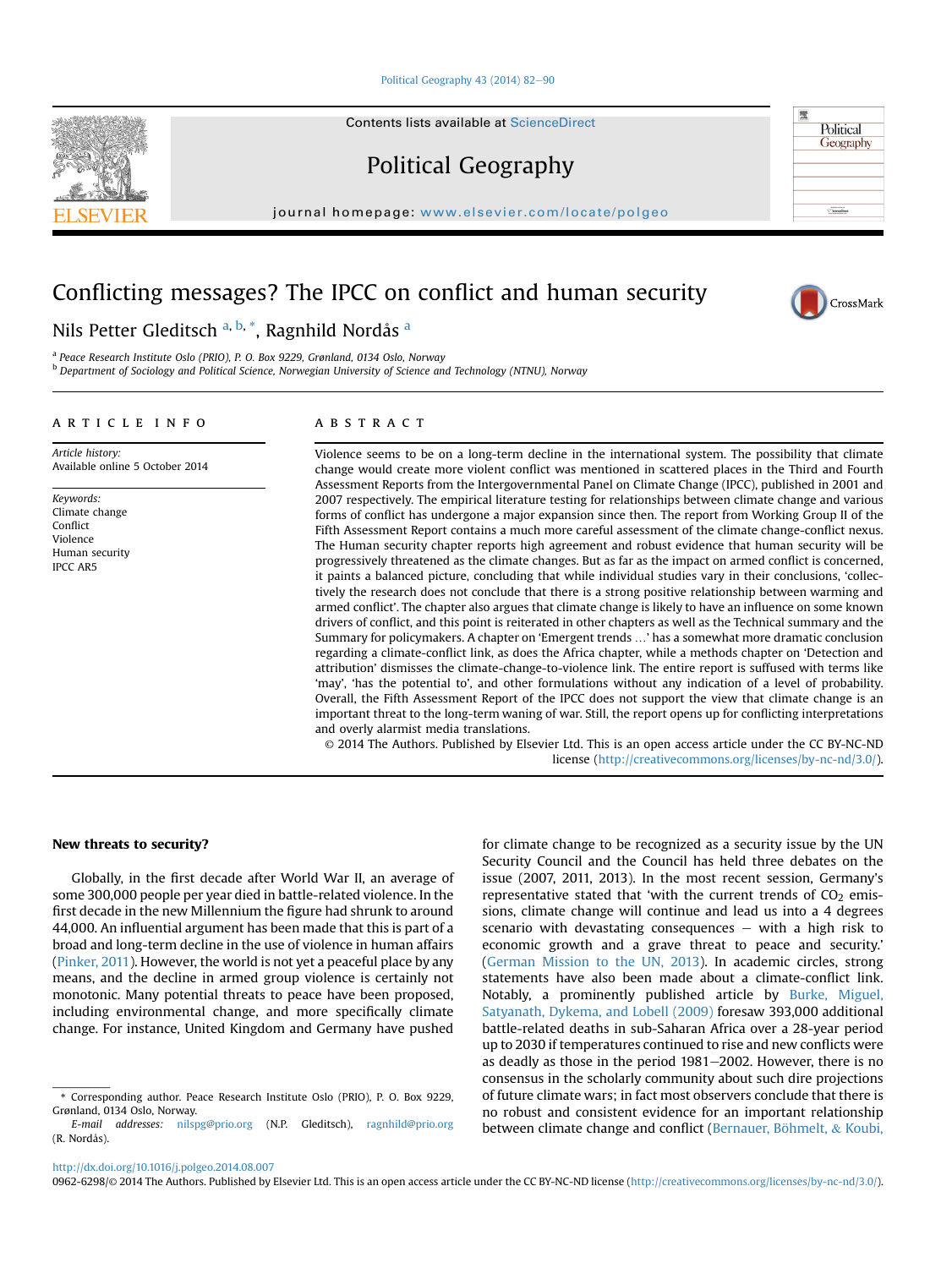[2012; Scheffran, Brzoska, Kominek, Link,](#page-7-0) & [Schilling, 2012; Theisen,](#page-7-0) [Gleditsch,](#page-7-0) & Buhaug,  $2013$ ).<sup>1</sup>

Although climate change is likely to have severe consequences for people around the world, in particular for already vulnerable populations, the link to violent conflict is a potential but contested consequence. In this article, we examine how the Intergovernmental Panel on Climate Change (IPCC) has dealt with the question of a climate-conflict nexus in its three most recent assessment reports over the period  $2001-14$ . We focus in particular on the most recent report from Working Group II of the Fifth Assessment Report (AR5) ([IPCC, 2014a](#page-8-0)), which has by far the most comprehensive treatment of this issue. While the two previous reports dealt with the question of a climate-conflict nexus in an unsystematic and sometimes haphazard manner, the Human security chapter of the new report (Ch 12) presents a more balanced and comprehensive assessment. However, there are significant inconsistencies between different chapters in AR5. Other problems with IPCC's evaluation of the climate-conflict nexus are the lack of clear adjudication of what existing evidence shows and a failure to provide a solid assessment of the probability of future climate conflict and its severity if it occurs.

## The IPCC

The IPCC was set up in 1988 as a daughter organization of the World Meteorological Organization and United Nations Environment Programme and endorsed by the UN General Assembly ([Hulme](#page-8-0) & [Mahony, 2010\)](#page-8-0). Its task was 'to provide the world with a clear scientific view on the current state of knowledge in climate change and its potential environmental and socio-economic impacts' [\(IPCC, no date\)](#page-8-0). In its reports, the IPCC 'reviews and assesses the most recent scientific, technical and socio-economic information produced worldwide ... It does not conduct any research nor does it monitor climate related data or parameters.' Governments endorse the IPCC reports and thus 'acknowledge the authority of their scientific content. The work of the organization is therefore policy-relevant and yet policy-neutral, never policy-prescriptive.'

The most important documents published by the IPCC are the highly influential and widely read Assessment Reports. We comment on the last three: [IPCC \(2001\), IPCC \(2007\),](#page-8-0) and [IPCC](#page-8-0) [\(2013a, b, 2014a, b, c\).](#page-8-0)<sup>[2](#page-7-0)</sup> All these reports are in three volumes prepared by different Working Groups. In AR4 and AR5 the WG I report is titled 'The Physical Science Basis', WG II 'Impacts, Adaptation and Vulnerability', and WG III 'Mitigation of Climate Change'. The WG II report deals with the social consequences of climate change, which is our main focus here. $3$ 

The reports are prepared by panels of academics. Individual chapters are sent out for review at least twice. In the final stages, the reports are also reviewed by governments ([IPCC, 2013a\)](#page-8-0). As noted by the IPCC, this commits governments to accepting the reports as valid summaries of the state of knowledge, but it also potentially opens up for political pressure. Reviewers are asked to comment on drafts and suggest revisions, but the review process is not blinded. The selection of authors for the various chapters can potentially be influenced by political concerns. As a minimum, the logic for selecting authors is based on a strong priority to having representation of authors with different nationalities, rather than based exclusively on picking the world-leading experts on the various topics. The national processes for nomination of authors vary [\(IPCC, 1999\)](#page-8-0).

Since the IPCC does not conduct any research itself, it depends on existing publications up to a certain cut-off date. Generally, the IPCC relies on peer-reviewed research, but also uses other sources, such as industry journals, unpublished working papers, and workshop proceedings. This is particularly common in WG II, which summarizes the social science research about the consequences of climate change. A wide-ranging examination of the IPCC by the InterAcademy Council ([IAC, 2010:](#page-8-0) 18), an international body set up by national academies of science, acknowledged that some governments, particularly in developing countries, had not always nominated the best experts, that the author-selection process suffered from a lack of transparency, and that the regional chapters did not always make use of experts from outside the region. It also cited a study that found that while 84 percent of the sources for IPCC's Working Group 1 on the physical science basis derived from peerreviewed sources, it was only 59 percent for Working Group 2 on the vulnerability of socio-economic and natural systems to climate change ([IAC, 2010](#page-8-0): 16).

#### Conflict in the IPCC assessment reports

In an early critical summary of research on climate change and conflict in this journal we argued that the field of climate-conflict research was weakly developed and that the IPCC had little systematic research to draw on ([Nordås](#page-8-0) & [Gleditsch, 2007](#page-8-0)). We concluded that, in order to move forward, the scholarly community should give priority to: disentangling the various potential effects of climate change on conflict; promoting a closer coupling of climate change models and conflict models; considering what kinds of violence we expect to result from climate change; attempting to balance positive and negative effects of climate change as well as the effects of various strategies of adaptation; and focusing on consequences for areas particularly vulnerable to conflict. Since then, there has been a major expansion of research in this field, and a series of studies have addressed these points. Hence, the most recent report from the [IPCC \(2014a\)](#page-8-0) has a much larger body of evidence to synthesize. This is apparent when assessing how the climate-conflict nexus has featured in the IPCC reports from 2001 to 2014. $4^4$ 

In an earlier study [\(Nordås](#page-8-0) & [Gleditsch, 2013\)](#page-8-0) we reported an extensive search in the then two most recent IPCC Assessment Reports (2001, 2007) carried out in order to evaluate the IPCC's treatment of the relationship between climate change and armed conflict. The following search profile was applied to all substantive parts of the IPCC reports:

'armed' OR 'conflict' OR 'violen' OR 'war'

The term 'violen' captures 'violence' as well as 'violent'. By searching for all instances of these terms, 'conflict' also yields hits for 'conflicts', 'conflict-ridden', 'conflicting', etc. The term 'war' includes 'wars', 'warlike', etc. More limited searches in AR4 using a wider list of search terms (including 'riot', 'uprising', 'insurrection', 'revolution', 'genocide', 'massacre') did not yield additional hits, and we found no indication that a wider search would have yielded additional material [\(Nordås](#page-8-0) & [Gleditsch, 2013](#page-8-0)).

Occurrences of the search terms were classified into irrelevant hits (such as when 'war' picks up World War II), 'conflict' is found in 'conflicting priorities', or 'violen' occurs in 'violent cyclones', low relevance hits (e.g. where 'conflict' refers to conflict of interest without violence; or where the reference is to consequences of conflict), medium relevance (where climate change is believed to increase the duration or severity of on-going conflicts), and high relevance (where it is argued that violent conflict has been caused by climate change or by a resource scarcity which is likely to be exacerbated by climate change). In this article, we extend the analysis to AR5.

In our analysis of TAR and AR4, we assessed each of the highrelevance hits, studied the evidence for the statements, including whether it was based on peer-reviewed research, and tried to trace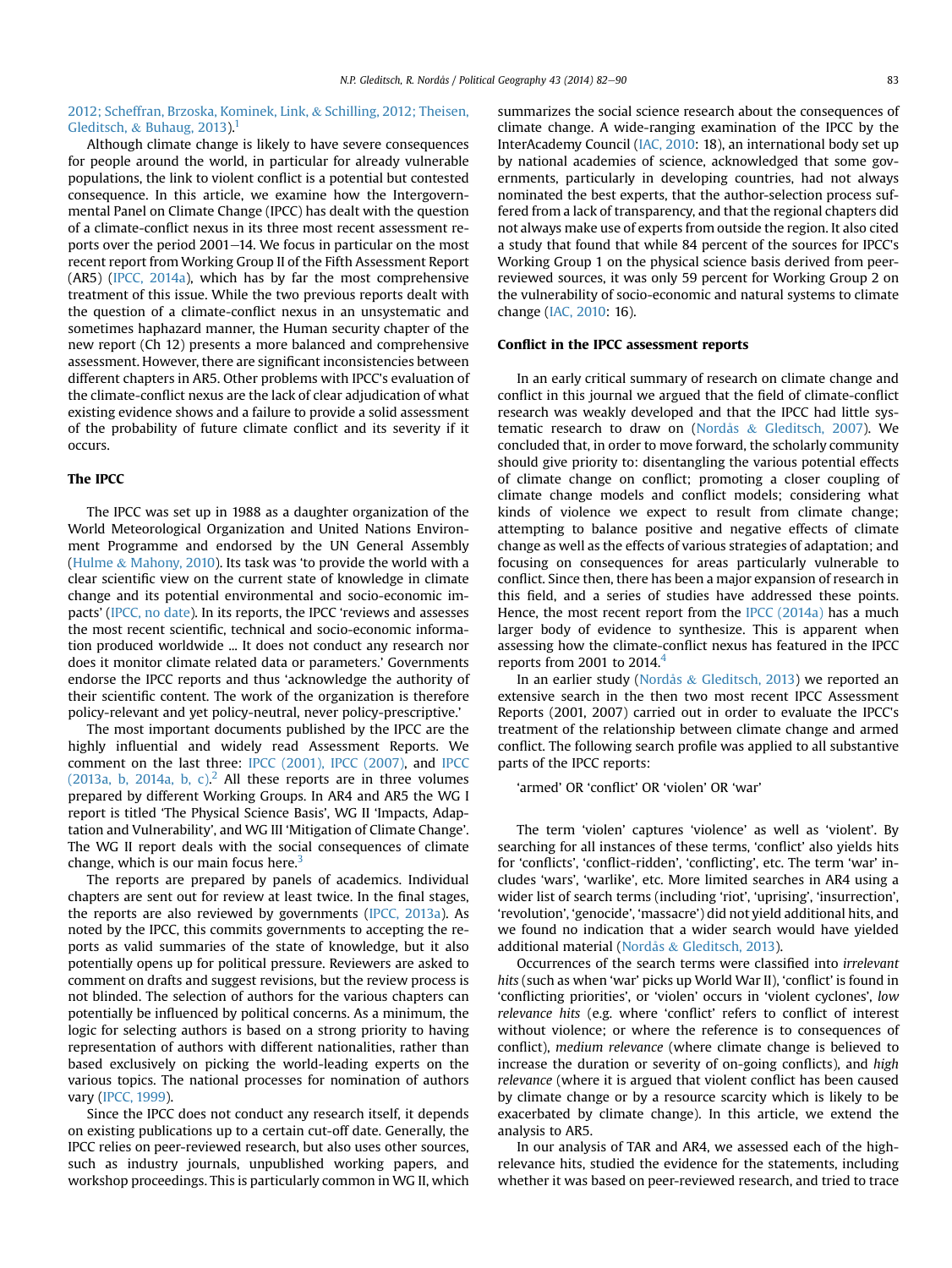the sources. Sometimes, a chain of citations would continue to reproduce conventional wisdom or hearsay or end up in a circular pattern. Because the search terms occur so much more frequently in AR5, we cannot go into individual instances in the same detail here; but have traced sources for high-relevance hits in cases where we were unfamiliar with the publications or uncertain about the evidence base.

Table 1 shows the frequency of the four terms in the three searches. The incidence of 'conflict' and the three related terms fell radically from TAR to AR4, but rose to new heights in AR5. This is not surprising in view of the fact that Chapter 12 was allocated to 'Human security', with a special section devoted to conflict. Clearly, the IPCC now pays more attention to the possibility of conflict as a result of climate change, but this does not in itself tell us how the IPCC assesses this possible link. We now turn to a substantive discussion of the three most recent assessment reports.

## TAR

Most of the over one hundred occurrences of the word 'conflict' in the TAR were irrelevant or of low or medium relevance. The highrelevance cases discussed the potential for 'water wars', conflicts generated by climate change-induced migration, or resource wars in the wake of climatic shifts.

The general tenor of the discussion of 'water wars' is that 'negative trends in water availability have the potential to induce conflict between different users' ([IPCC, 2001](#page-8-0): 84). However, the sources cited for this view provide no evidence for it. In fact, while frequent threats can be cited, outbreaks of interstate violence over water have been rare or even non-existent ([Wolf, 1998\)](#page-8-0). Some of the sources also stress that water is more frequently a source of cooperation, even between countries that have gone to war on other issues, such as India and Pakistan ([Dellapenna, 1999\)](#page-8-0). TAR cites the widely publicized 'water conflict chronology' developed by [Gleick \(1998\)](#page-8-0), but overlooks that few of the listed conflicts involve any actual violence and that most concern the use (or threat of use) of water as a weapon in an on-going conflict. TAR's chapter on Africa (Ch 10) argues that along with resource degradation and population growth, water scarcity can create conflict, but no sources are cited for this claim ([IPCC, 2001](#page-8-0): 495). Ironically, both TAR and AR4 ignore academic empirical work that concludes that shared water resources in international rivers are associated with an increased risk of conflict [\(Furlong, Gleditsch,](#page-8-0) & [Hegre, 2006;](#page-8-0) [Toset, Gleditsch,](#page-8-0) & [Hegre, 2000\)](#page-8-0).<sup>[5](#page-7-0)</sup>

In discussing the possibility that climate change could lead to migration that in turn would generate conflict over resources, the TAR follows many NGO and policy reports in citing the warnings by

#### Table 1

The use of terms indicating conflict or violence in recent IPCC WG II reports.

| Report           | <b>TAR</b> | AR4  | AR5  |
|------------------|------------|------|------|
| Year             | 2001       | 2007 | 2014 |
| Term             |            |      |      |
| Irrelevant       | 47         | 10   | 9    |
| Low relevance    | 37         | 57   | 27   |
| Medium relevance | 6          | 4    | 50   |
| High relevance   | 27         | 10   | 169  |
| Sum              | 117        | 45   | 255  |
| Pages in report  | 1032       | 987  | 2635 |

Number of occurrences of terms from the search profile. Based on electronic searches in the WG II reports on-line. The search in TAR includes some hits from WG III on mitigation. Since the TAR is no longer available in electronic form, we cannot eliminate these hits, but they are in any case few relative to WG II. A more detailed analysis of the discussion of conflict in TAR and AR4 is found in [Nordås and Gleditsch](#page-8-0) [\(2013\).](#page-8-0)

[Myers \(1993\)](#page-8-0) about up to 200 million future 'climate refugees'. However, it is generally recognized that this figure represents guesswork rather than a scientifically-based estimate. Another cornerstone of this discussion is the work of [Homer-Dixon \(1991,](#page-8-0) [1999\)](#page-8-0), which argues the case for resource scarcity as an important contributing cause of conflict, exemplified by several case studies. However, the TAR does not mention the widespread criticism of Homer-Dixon's work, that it selects on the dependent variable and fails to consider whether cases on non-war might have equally serious scarcities (see e.g. [Gleditsch, 1998; Levy, 1995](#page-8-0)).

## AR4

By 2007 there was increasing public concern about the security implications of climate change, as indicated by for instance the calling of a first special session of the UN Security Council on the topic [\(UN, 2007](#page-8-0)), as well as the Nobel Peace Prize Award to the IPCC and Al Gore. However, AR4 WG II, which was published that year, was finished too early to be influenced by these events. In fact, as noted in Table 1, our search terms occurred less frequently in AR4, perhaps because the IPCC had strengthened its standards and realized that the amount of peer-reviewed systematic research was still limited. AR4 does contain some references to a possible climate-conflict link, but not many. Most of the high-relevance items are found in the Africa chapter (Ch 9) and the Synthesis report does not contain any.

As in TAR, the prospect of 'water conflict' surfaces in AR4 [\(IPCC,](#page-8-0) [2007:](#page-8-0) 299) in a guarded formulation that climate change can potentially lead to conflict via competition for water resources. However, the basis for this appears to be a two-page article in a newsletter ([Lopez, 2004](#page-8-0)) that explains why, despite the potential for conflict, three countries in Central America have achieved transborder cooperation on water issues. The three other highrelevance references are similarly cautiously worded and weakly founded. Thus, they offer little or no support for a climate-changeto-armed-conflict scenario.

The Africa chapter contained 11 references to the search terms, more than any other chapter. Most of these are classified as of medium relevance, but there are three 'high relevance' hits. Still, none of the works cited provides much evidence that climate change will cause violent conflict.

### The Fifth assessment report, AR5<sup>[6](#page-7-0)</sup>

As noted in Table 1, the AR5 has much more frequent references to conflict (and the other search terms) than the earlier reports. Most of them occur in the Human security chapter (Ch 12), which has a 4½ page section on conflict (12.5). However, there is also fairly extensive discussion of conflict in Ch 19 on Emergent risks and key vulnerabilities and in Ch 22 on Africa, a brief but important section in Ch 18 Detection and attribution of observed impacts, as well as smaller comments in 20 other substantive or regional chapters, as well as the two summary chapters (Technical summary, TS, and Summary for policymakers, SPM). There is considerable crossreferencing, so many other chapters refer to the main points about conflict from the Human security chapter, which also brings up the total number of hits for our search terms.

#### The Human security chapter

Overall, the treatment of conflict in the Human security chapter is balanced. It relies exclusively on published sources<sup>[7](#page-7-0)</sup>, most of which are probably peer-reviewed, and well reflects the state of the literature. It cites studies that argue that large-scale climate change is associated with war and the collapse of empires, but cautions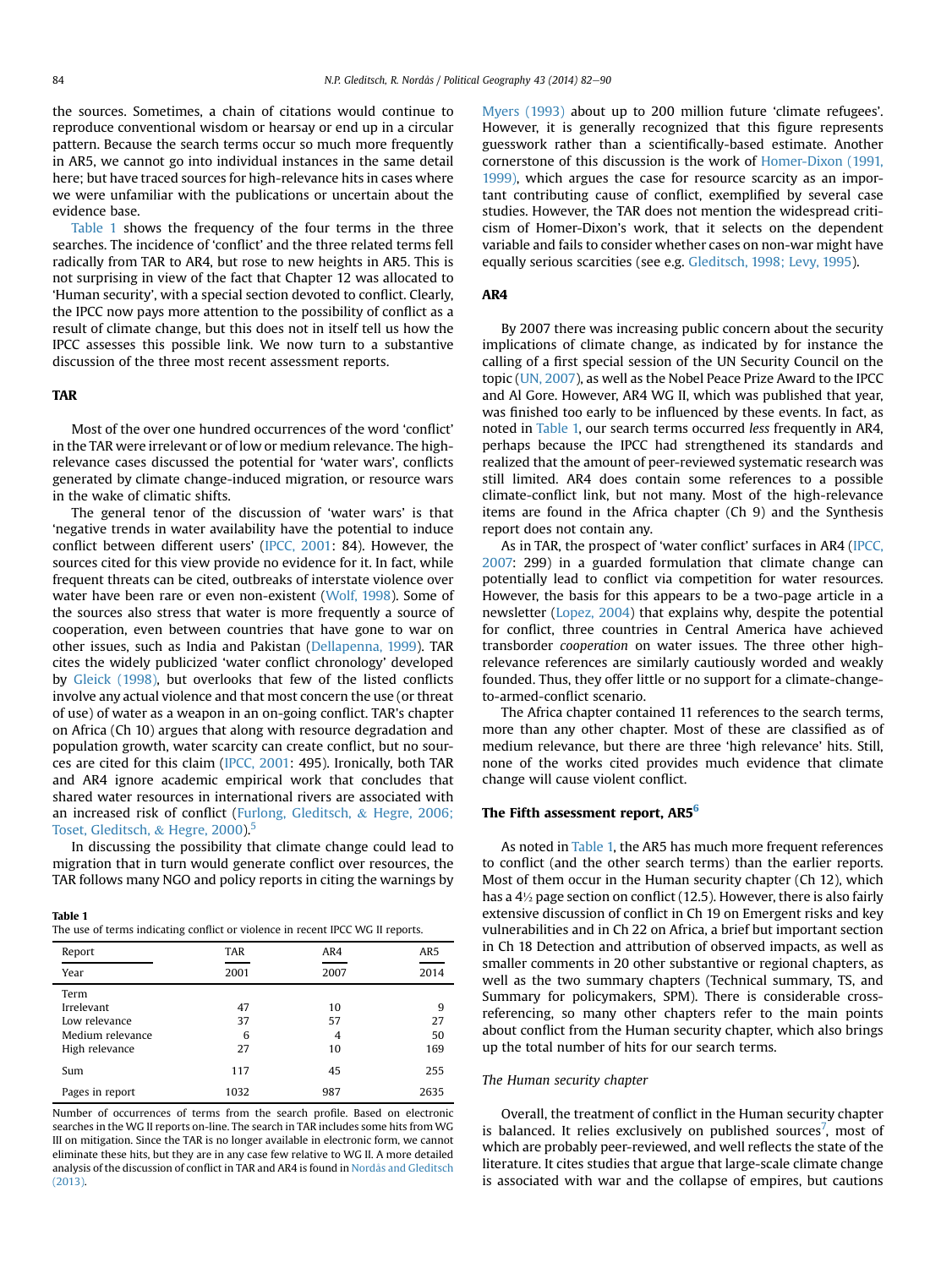that such 'findings from historical antecedents are not directly transferable to the contemporary globalized world' (pp.  $15-16$ ). In summarizing the literature on short-term warming and armed conflict, the chapter concludes that 'Some of these studies find a weak relationship, some find no relationship, and collectively the research does not conclude that there is a strong positive relationship between warming and armed conflict' (p. 16). The authors also cite various studies on rainfall deviations and civil war. Here, again, some studies find a relationship and others do not. 'There is high agreement that in the specific circumstances where other risk factors are extremely low (such as where per capita incomes are high, and states are effective and consistent), the impact of changes in climate on armed conflict is negligible.' (p. 16) All of this is fully in line with previous summaries of the literature, such as [Bernauer,](#page-7-0) Böhmelt & [Koubi \(2012\), Gleditsch \(2012\), Scheffran et al. \(2012\),](#page-7-0) and [Theisen et al. \(2013\).](#page-8-0) The study by [Hsiang, Burke, and Miguel](#page-8-0) [\(2013\),](#page-8-0) to which we return below, says otherwise. But in the Human security chapter the latter study is treated as one of several literature summaries, and not given additional weight, although there is a cross-reference to Ch 19 (p. 25).

The chapter notes that there is 'some agreement' that climate variability is associated with non-state conflicts (generally smaller and localized conflicts), but that the risk is mediated by the presence of conflict-management institutions.

The chapter finds that 'Many of the factors that increase the risk of civil war and other armed conflicts are sensitive to climate change', citing poverty, slow economic growth, economic shocks, and inconsistent political institutions (p. 17). This is not controversial. However, there are (at least) three problems here: First, none of the studies on climate and conflict, with the possible exception of literature on heat and individual aggression, assume that climate has a direct influence on violence. The assumption, usually if not always made explicit, is that climate change (be it increasing heat or changes in precipitation) influences other factors, which in turn lead to conflict. Without these intervening factors (or mechanisms) the relationship between climate change and conflict simply cannot be understood. Thus, it is misleading to say first that 'collectively the research does not conclude that there is a strong positive relationship between warming and armed conflict' and then go on to posit a link nevertheless because warming will influence well-known and established risk factors.<sup>[8](#page-7-0)</sup>

Secondly, correlations are not transitive (except when they are very high, cf. [Langford, Schwertman,](#page-8-0) & [Owens, 2001](#page-8-0)). Thus, it is not a given that establishing a link from A to B and from B to C is sufficient to establish empirically a link from A to C. (For instance, if a modest correlation from A to B is driven by one subset of cases and a correlation from B to C by another, A and C are unlikely to be linked at all.) What the chapter authors might usefully have done here is to look for studies that have explicitly examined the twostage process, from climate change to the risk factors and from the risk factors to conflict. Few studies so far have attempted this. Two studies that have done so are [Koubi, Bernauer, Kalbhenn, and](#page-8-0) [Spilker \(2012\)](#page-8-0) and [Bergholt and Lujala \(2012\).](#page-7-0) Neither of these articles provides much support for the  $A-C$  link. Both of them are cited in the Human security chapter, but the point about the lack of transitivity in the two-stage process is missed.

Finally, to strengthen the first part of the proposed indirect link from climate change to civil war, a cross-reference to Ch 10 (on the economic effects of climate change) would have been useful. This chapter is quite modest when it comes to the global economic effects expected to result from global warming: 'For most economic sectors, the impact of climate change will be small relative to the impacts of other drivers' (Ch 10: 3). Globally aggregated economic impacts of global warming are a small fraction of income up until 3 °C ... . A global mean average temperature rise of 2.5 °C may lead to global aggregated economic losses between 0.2 and 2.0% of income …'. This refers to a loss in the level of annual income rather than to a drop in the growth rate of the economy. The time-frame is not specified, but one of the CLAs of the chapter has written elsewhere that the global loss of GDP over a fifty-year period is less than an average year's economic growth  $(Tol, 2014)$  $(Tol, 2014)$ . Thus, at the level of global warming currently foreseen, we are not facing a major global economic upheaval. Of course, as Ch 10 notes, 'aggregate impacts hide large differences between and within countries'. Also, climate could be one of the causes why some countries are trapped in poverty, and climate change may make it harder to escape poverty, although Ch 10 emphasizes that the evidence is thin and contradictory. Hence, the robust finding that poor countries have more civil war ([Hegre](#page-8-0) & [Sambanis, 2006](#page-8-0)) is by no means irrelevant, but must be tempered by the potential for redistribution in a world that will be on average much wealthier. In the WG III on mitigation, published two weeks after the WG II report, the chapter on 'Economics of adaptation' (Ch 17) suggests that the global adaptation costs will be between \$70 billion and \$100 billion globally by 2050. Although the authors qualify this by saying that 'there is little confidence in these numbers', this reinforces the relative optimism of the WG II report with regard to the economic consequences of climate change. This obviously has important implications for the possible role of economic factors in generating conflict.

Apart from titles in the bibliography, there are no references in the Human security chapter (or in the rest of the WG II report) to 'water wars'<sup>[10](#page-7-0)</sup> or, for that matter, to 'environmental security'. Although the term 'climate refugee' occurs frequently in the references in the Human security chapter, in the main text it only turns up once in order for the authors to note that the term is 'scientifically and legally problematic'. The chapter reviews a number of studies that reject the widely-reported view that climate change was a major driver of the conflict in Darfur and instead identify government practices as far more influential.

Although the Human security chapter is cautious about drawing conclusions about the relationship between climate change and conflict, there is little question about its conclusion with regard to the general issue of human security: 'Human security will be progressively threatened as the climate changes (high agreement, robust evidence)' (Ch 12: 2). The chapter acknowledges the variety of definitions of human security and chooses to define it very widely 'as a condition that exists when the vital core of human lives is protected, and when people have the freedom and capacity to live with dignity. In this assessment, the vital core of human lives includes the universal and culturally specific, material and nonmaterial elements necessary for people to act on behalf of their interests.' (Ch 12: 3). The chapter finds that climate change is a threat to human security because it undermines livelihoods, compromises culture and identity, induces migration that people would rather have avoided, and challenges the ability of states to provide the conditions necessary for human security.

Other scholars apply much narrower definitions. For instance, Human Security Report ([Mack, 2005](#page-8-0): viii), widely read but not cited in the WG II report, limits human security to the protection of individuals from the threat of violence. This approach allows statistical tracking of the ups and downs of human security through numbers on interstate and civil war, group conflicts and one-sided violence, and violent crime. By contrast, the definition in the Human security chapter is too wide to allow serious attempts to assess the secular trend. For some forms of human security that are close to the narrower definition (such as fatal victims of climate-related natural disasters, Ch 12: 25), one can obtain a yardstick for measuring whether human security is generally increasing or decreasing, but for even broader aspects it becomes very difficult. In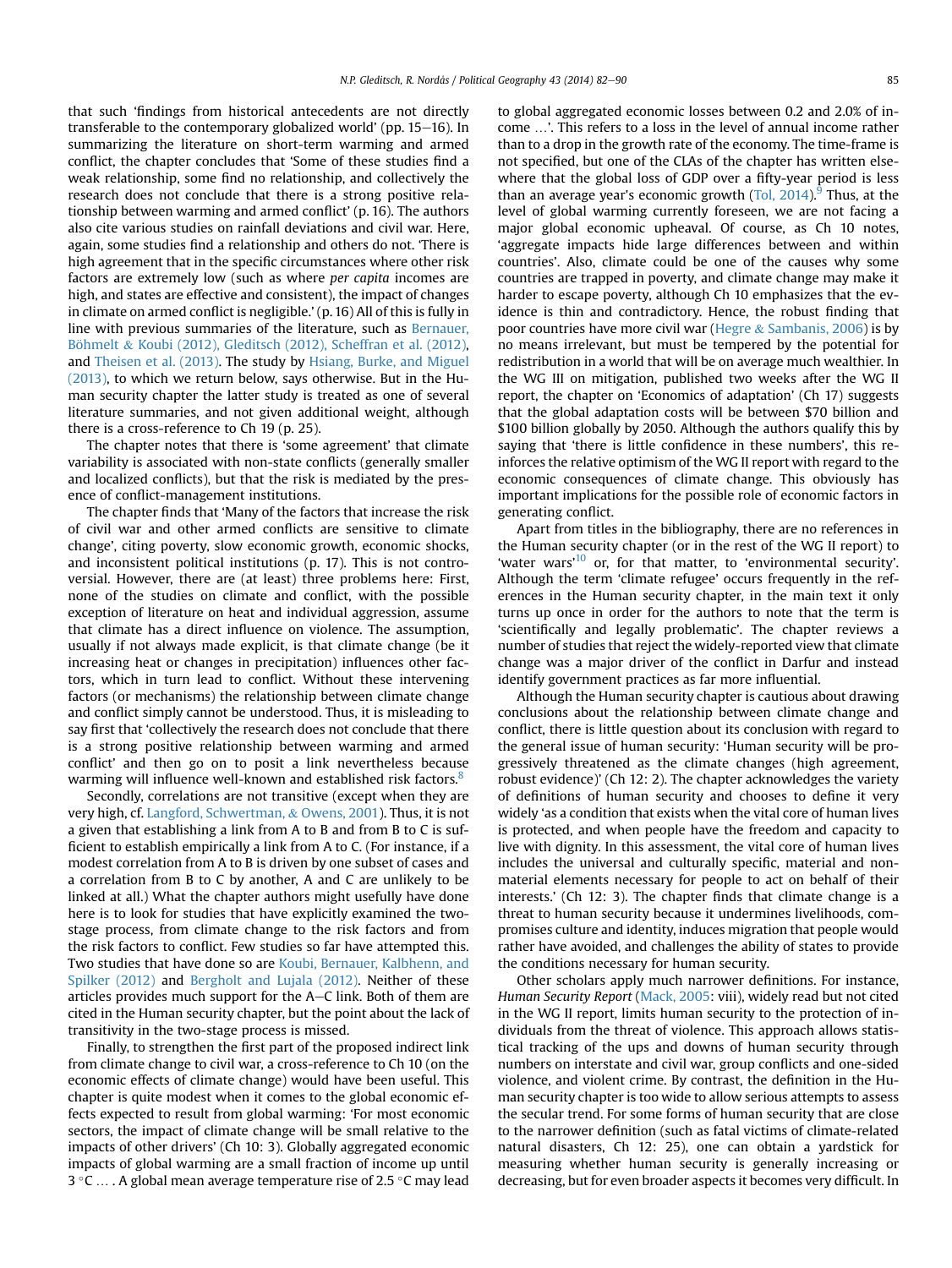such cases, it will be doubly difficult to assess the deviations from this trend attributable to climate change. There is a real danger that any kind of social change disliked by some group becomes a threat to someone's human security. For instance, the amount of 'migration that people would rather have avoided' must be considerable, but is hardly measurable. And even if it were, would this entity be of much interest unless we can say something about the actual consequences of the move? Globalization generally gets a bad rating in the human security literature (featuring as a stressor and, along with climate change, putting people in double jeopardy, cf. [Leichenko](#page-8-0) & [O'Brien, 2008\)](#page-8-0), but for many people it also is associated with higher income and a better life. As [Mack \(2005:](#page-8-0) viii) notes, a concept of human security that is overly broad may be useful for advocacy, but has limited utility for policy analysis.

### Emergent risks

Chapter 19 deals with 'Emergent risk and key vulnerabilities'. An emergent risk is defined as 'A risk that arises from the interaction of phenomena in a complex system' (Ch 19: 13). Specifically, this refers to the interaction between climate-generated hazards with the vulnerability of societies or ecosystems (Ch 19: 14). This chapter finds climate change to be an emergent risk because, as argued in Chapter 12 and elsewhere, factors such as poverty and economic shocks that are associated with conflict are influenced by climate change. However, as already pointed out, these are intervening factors, mechanisms that are hypothesized  $-$  and sometimes demonstrated  $-$  to explain why climate change is associated with more conflict. The interaction of climate change with economic and political factors and the possible effects of such interactions on conflict is a different matter, which has been lacking in much of the research on the climate-conflict nexus. (One exception is [Fjelde](#page-8-0)  $\&$ [von Uexkull, 2012](#page-8-0): 444, which finds that 'the effect of rainfall shortages on the risk of communal conflict is amplified in regions inhabited by politically excluded ethno-political groups', but this study is not cited in Ch 19.) This chapter also relies heavily on [Hsiang et al. \(2013\),](#page-8-0) which is described as the 'only meta-analysis in the literature'.<sup>[11](#page-7-0)</sup> That study, however, is neither about interaction effects nor about mechanisms. This discussion would therefore appear to have been more appropriately located in the Human security chapter  $-$  except that the authors of that chapter chose to attribute less influence to it. The outcome, that the substance of the [Hsiang et al. \(2013\)](#page-8-0) article is not discussed in the Human security chapter but in the Emergent risk chapter, is hard to understand except possibly as a political compromise.

## Detection and attribution

The hardest blow to the hypothesized climate-conflict nexus is found in an unexpected place, Chapter 18 on 'Detection and attribution of observed impacts'. The essence of this chapter is to assess the occurrence of magnitude of 'changes in climate that deviate from historical conditions, irrespective of the driver of climate change.' The chapter points out that relatively few studies of the effects of climate change assess specifically the consequences of anthropogenic climate change as distinct from natural fluctuations (Ch 18: 3ff). It is linked directly to the assessments made by most other chapters in the report, but its definitions for detection and attribution differ from those found in other chapters (Ch 18: 5ff). The chapter also notes that there are substantial challenges to the detection and assessment of the impacts of climate change on natural and human systems since virtually all such systems are affected by factors other than climate change and these need to be controlled for. Another complication is the ability of many systems to adapt to climate change (Ch 18: 6). In many ways, this is the chapter most skeptical of excessive claims about the effects of climate change. This skepticism emerges particularly clearly when it turns to possible effects of climate change on conflict. There seem to be two reasons for this skepticism: One is that results in the existing literature that indicate a climate-conflict link are contested. Secondly, the empirical literature focuses on interannual variability rather than climate change. 'While a plausible argument could be made that climate change has increased interannual variability and has, therefore, contributed positively to the rate of civil conflict, this argument has not been tested in the literature.' (Ch 18: 25) The chapter therefore dismisses the impact of climate change on civil conflict, small-scale communal violence, and violent crime<sup>12</sup>, in all the three cases concluding that 'neither the detection of an effect of climate change … nor an assessment of the magnitude of such an effect can currently be made with a high degree of confidence' (Ch 18: 25). With regard to interstate war, by far the most severe armed conflicts in the Twentieth Century in terms of battle deaths, the chapter states categorically (Ch 18: 25) that 'there is no evidence of a climate change effect on inter-state conflict in the post-WW II period'.

# Africa

The Africa chapter (Ch 22) provides 15 high-relevance hits in our electronic search, but given the discussion of conflict in the three chapters just reviewed, it is not as important as in AR4 [\(IPCC, 2007\)](#page-8-0). The Africa chapter repeats the idea from the Human security chapter that climate change might affect other factors that are also drivers of conflict. However, in many cases, the wording is cautious and refers mainly to the potential to exacerbate or multiply existing threats, including conflict. The potential for water conflict is mentioned (e.g. p. 56) but as conflict of interest, not necessarily involving violence. The chapter's section on violent conflict (22.6.1.1) notes that the environment is rarely considered the most decisive cause of conflict; and that 'it remains disputed whether, and if so, how, the changing climate directly increases the risk of violent conflict in Africa'(p. 45). Here, the debate between [Burke et al. \(2009\)](#page-7-0) and [Buhaug \(2010\)](#page-7-0) is cited. (The debate has continued in [Buhaug, 2014; Cane et al., 2014;](#page-7-0) [Hsiang](#page-7-0) & [Meng, 2014; O'Loughlin, Linke,](#page-7-0) & [Witmer, 2014; Raleigh,](#page-7-0) [Linke,](#page-7-0) & [O'Loughlin, 2014\)](#page-7-0). However, based on [Hsiang et al. \(2013\),](#page-8-0) the Africa chapter goes on to claim that 'views are emerging that there is a positive relationship between increases in temperature and increases in human conflict'. As noted, these views are now sharply contested [\(Buhaug et al., 2014\)](#page-7-0).

The relationship, if any, between climate change and conflict via migration is presented in vague terms, with reference to 'interaction of climate change, disaster, conflict, displacement, and migration' (p. 46). No more detail is given regarding the nature of this interaction. A single source [\(Kolmannskog, 2010](#page-8-0)) is the main foundation here. This study does not establish a clear link between climate change and conflict and has a very limited empirical base  $-$ 49 semi-structured interviews of 'experts and affected people' conducted in selected areas in Kenya and Somaliland and what appears to be an even smaller number of interviews in Burundi. The reliance on this source is surprising given the extensive literature on migration, including some studies that discuss a possible link between climate change and conflict via migration (see e.g. [Gleditsch, Salehyan](#page-8-0) & [Nordås, 2007\)](#page-8-0).

The Africa chapter states explicitly that 'causality between climate change and violent conflict is difficult to establish' (p. 5), yet goes on to say on the same page that 'the degradation of natural resources as a result of both overexploitation and climate change will contribute to increased conflicts over the distribution of these resources'. The latter statement is based on [Kumssa and Jones](#page-8-0) [\(2010\)](#page-8-0), an article which makes no new contribution to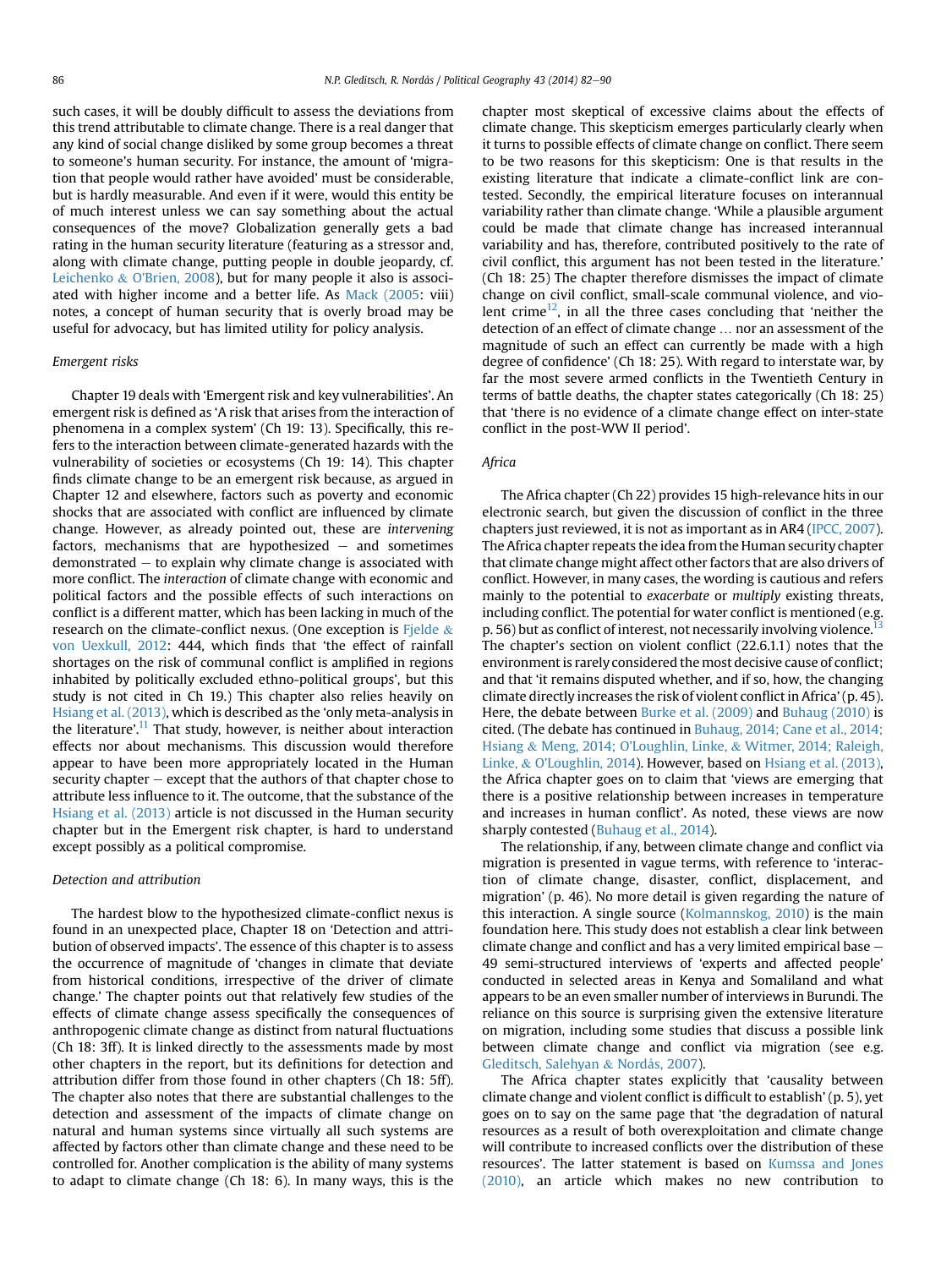understanding the potential link between climate change and violent conflict, and without any references or empirics to support a claim about such a link.

# The authors

Each substantive chapter has two Coordinating Lead Authors (CLA) and a number of Lead Authors (LA). In addition, there are several Contributing Authors (CA), two or three Review Editors (RE), and some chapters also have a Chapter Scientist (CS) or Voluntary Chapter Scientist (VCS). The Summary for Policymakers has 72 Drafting Authors, mostly consisting of Coordinating Lead Authors from the substantive chapters. Richard Tol, one of the two CLAs for Chapter 10 on the economic effects, withdrew during the drafting of the SPM because he felt that the summary was becoming overly alarmist (Reuters,  $2014$ ).<sup>14</sup> The SPM is the most 'political' part of any IPCC report since representatives of decision-makers participate in the determination of the final wording and it is not the first time that formulations in an SPM create controversy. Following the publication of the report of AR5 WG III (on mitigation), it was revealed that there had been a tug-of-war between different countries on the issue of fossil fuel subsidies. A formulation in the WG III report now reads '... complete removal of fossil fuel subsidies in all countries could result in [significant] reductions in global aggregate emissions by midcentury [at negative social cost]'. The bracketed words were deleted as a last-minute compromise between four oil-producing countries that wanted the entire sentence deleted and a number of European countries that wanted it retained [\(Peters, 2014:](#page-8-0) 25). Several CLAs have suggested that 'the resulting document should probably be called the Summary by Policymakers, rather than the Summary for Policymakers' [\(Stavins, 2014](#page-8-0): 1).

An advance list of authors in AR5 WG II was released by [IPCC](#page-8-0) [\(2010\).](#page-8-0) It is clearly incomplete. We have therefore compiled our own by combining the lists given in the individual chapters. Few people will be surprised not to find the name of Bjørn Lomborg on the list; omissions like William Nordhaus (the dean of climate change economics) and Thomas Bernauer (a major contributor to the political science literature on climate change) are a bit more surprising.

It would not be surprising if the choice of authors had at least some influence on how the literature has been reported in the various chapters. Solomon Hsiang is a CA for the Emergent risks chapter, the only chapter that features [Hsiang et al. \(2013\)](#page-8-0) as '[t]he only meta-analysis of the literature' and thus raises it to a higher status, but also for the Detection and attribution chapter, where its conclusions are implicitly rejected. His co-author Burke is a CA for the Africa chapter. Although a direct influence from author to contents can by no means be inferred, it seems likely that there has been a tug-of-war over some of the formulations. So far, the newspaper interviews given by Richard Tol provide the only small window on this, although some of us who have served as reviewers can attest to considerable changes over the various drafts, many of which are more attributable to interpretations of the literature than to new studies becoming available at a late stage.<sup>15</sup>

The strong emphasis on broader aspects of human security in the Human security chapter is not surprising given the previous work of CLA Neil Adger, with many of his associates among the LAs and CAs. In fact, the links in terms of previous co-publication between the 14 authors and editors of this chapter are so numerous that it probably would have been worthwhile to seek to broaden the writing group. While a coherent team no doubt can work effectively, it can also inadvertently overlook some of the disagreements in the field.

Altogether 1729 reviewers commented on earlier versions of individual chapters. Their names were not listed although some of them are known to us. The full list of referees will be posted with the final report. While the Human security chapter did not have a well-published expert on armed conflict on its author team, several such were consulted as reviewers.

## Dealing with uncertainty

Like all trend-based analyses, which build arguments about future events based on data from the past, the IPCC reports deal in uncertainties. The question of how to report the degree of certainty has evolved over the assessment reports [\(Mastrandrea](#page-8-0) & [Mach,](#page-8-0) [2011\)](#page-8-0) and has varied between the working groups. Generally, the IPCC now relies on two metrics: Confidence (expressed qualitatively) in the validity of a finding, based on the type, amount, quality, and consistency of evidence and the degree of agreement and degree of uncertainty (expressed probabilistically), based on statistical analysis of observations or model results, or expert judgment. Where there is high agreement and robust evidence, the lead authors are asked to present a level of confidence or a quantified measure of uncertainty [\(Mastrandrea et al., 2010:](#page-8-0) 2f). Where such estimates are possible, authors are encouraged to provide information on the tails of the distribution of outcomes, since even low-probability outcomes (such as meteorite collisions or 100-year floods) can have significant impacts if they are large, persistent, broad, or irreversible. Quantifiable evidence is summed by using a six-point likelihood scale, ranging from Virtually certain (99-100% probability) to Exceptionally unlikely  $(0-1%)$ . For non-quantifiable evidence, a two-dimensional confidence scale is used, as shown in Fig. 1.

This two-dimensional scale is applied frequently in the WG II report in general, and its use does not seem very controversial. A much more problematic aspect of the language of the report is the frequent use of terms like 'may', 'has the potential to', etc. Clearly, using such terms means a claim more modest than saying that something 'is likely' to happen. A minimum interpretation of 'may' is that the probability of an event is greater than zero. Since it is extremely rare in social science that we judge the probability of events to be precisely zero, such a statement is almost devoid of empirical content. It cannot be distinguished from 'Exceptionally unlikely  $(0-1\%)'$  in the parts of AR5 that use a quantitative scale. A more generous interpretation is that 'may' means 'there is a low probability of an event' (in other words, lower than what is required to say 'is likely'). A legitimate use of 'may' would be to pose a hypothesis. But if one is not in a position to test it, then the statement is left hanging.

Progressively stronger formulations are 'in some cases', 'in many cases', and 'probably'  $-$  the latter can reasonably be interpreted as meaning that the probability of B occurring as a result of A being greater than 0.5.

In [Table 2](#page-6-0), we list some of the terms used in the report that indicate low-probability relationships. The final column contains terms that state a more general uncertainty (or lack of clarity)



Evidence (type, amount, quality, consistency)

Fig. 1. Confidence scale building on level of agreement and type of evidence. Source: [Mastrandrea et al. \(2010](#page-8-0): 3, Fig. 1). Darker shading means higher confidence, summed up by using five qualifiers: very low, low, medium, high, and very high.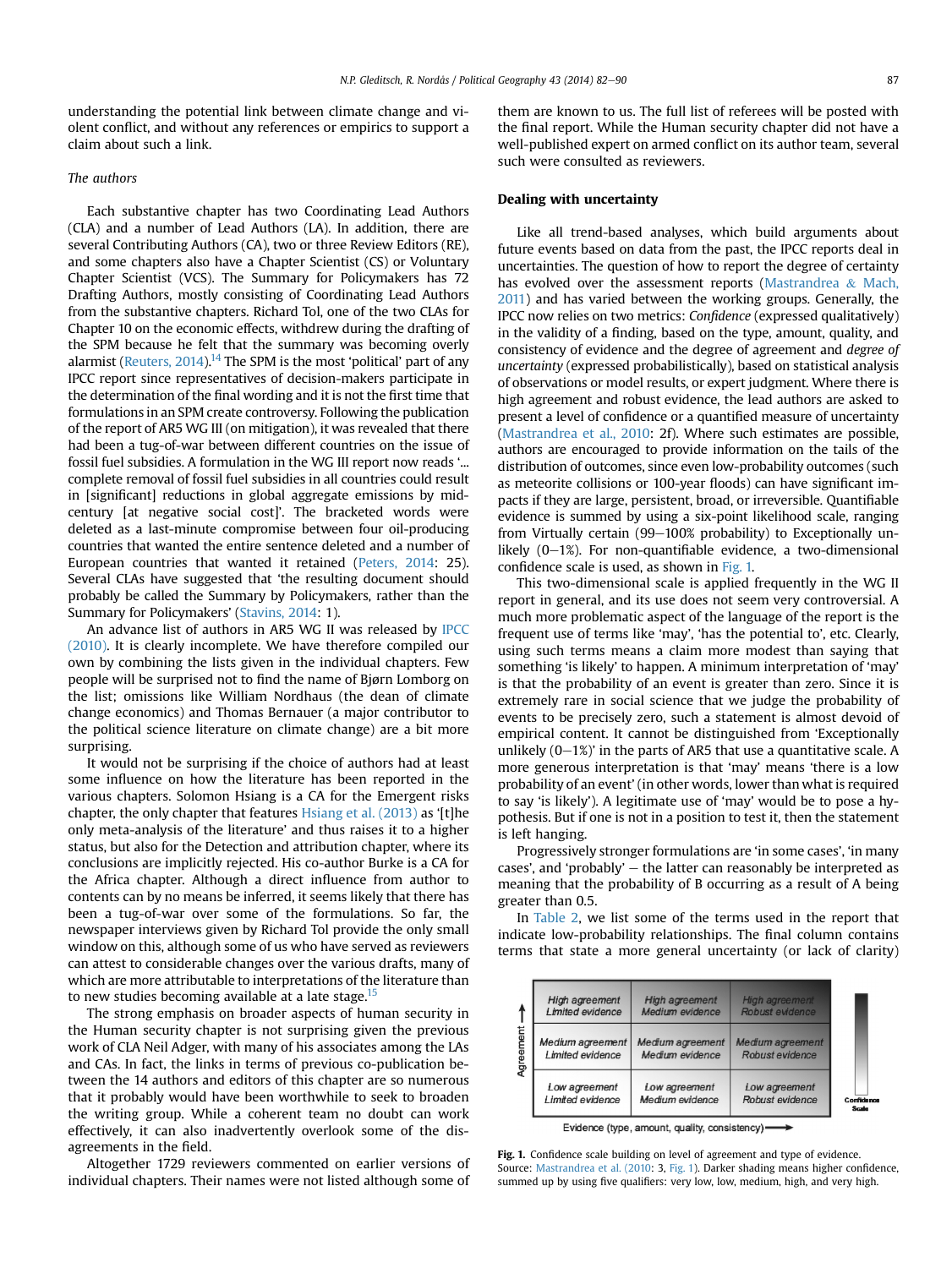#### <span id="page-6-0"></span>Table 2

Tentative translations of expressions of uncertainty in the WG II report.

| p > 0                                                                                                                                                                                                                                                   | P >> 0                          | $p \gg > 0$                                                     | p > .5                                                                                             | General uncertainty or lack of clarity                                                                                                               |
|---------------------------------------------------------------------------------------------------------------------------------------------------------------------------------------------------------------------------------------------------------|---------------------------------|-----------------------------------------------------------------|----------------------------------------------------------------------------------------------------|------------------------------------------------------------------------------------------------------------------------------------------------------|
| may<br>might<br>can<br>could<br>has a potential to<br>is a potential cause of<br>is sensitive to<br>is expected to<br>is capable of<br>due to<br>has led to<br>at the nexus of<br>undermines<br>is characterized by<br>is a driver of<br>contributes to | in some cases<br>is reported as | in many cases<br>are coupled<br>are particularly<br>widely used | probably<br>are closely coupled<br>will<br>would<br>is associated with<br>increases<br>exacerbates | there is justifiable common concern that<br>suggests that<br>raises the question whether<br>is being increasingly recognized<br>there is evidence of |

Terms that occur in the plural ('are potential causes of') have mostly been changed to the singular for consistency. Combinations of these terms also occur, such as 'could potentially' (Ch 8: 22).

without our being able to assign even a rough probability to them. 'There is justifiable common concern that' (climate change leads to conflict) is one such. All of the formulations contained in Table 2 are found in the WG II report, many of them in the Human security chapter.

The terms in the left-hand column (i.e. the vaguest ones) are not only the most numerous but also occur more frequently. We conducted a comparison between the SPMs for WG II and WG I (on the scientific basis). While the WG I SPM used 'may' words ('may', 'might', 'can', or 'could') on average 1.2 time per page, the frequency in the WG II SPM was 1.3 and in the Human security chapter 1.9. On the other hand, 'will' words ('will' or 'would') were used on average 3.6, 0.83, and 0.47 times per page in the three documents. Moreover, in the science report (WG I SPM) the use of 'may' and similar terms mostly occurred in phrases that mentioned a possible exception from a general rule ('It is likely that there will be some decline in the AMOC [Atlantic Meridional Overturning Circulation] by about 2050, but there may be some decades when the AMOC increases due to large natural internal variability …', p. 24) or to indicate the impossibility of drawing a firm conclusion ('A projection of when the Arctic might become nearly icefree in September in the 21st century cannot be made with confidence for the other scenarios …', p. 25). On the other hand, a fairly typical sentence in the Human security chapter expressed a loose causal connection ('This Chapter assesses research on how climate change may exacerbate specific threats to human security …', p. 4). The frequent use of 'may' terms might have been justified as a way of indicating that 'under certain circumstances, a relationship is likely'. But this does not work well if those circumstances are not specified.

On the whole, it would probably be best to avoid the use of terms like 'may' in academic writing except to state conjectures. Misrepresentation of the scientific basis is a real hazard when using such terminology. There is also a considerable danger that when material from WG II is cited, 'may' will be translated into 'will', particularly when the conclusions of the report are being referred in media reports or in summaries to policymakers and a general audience. Thus, a possibly well-meaning attempt to simplify a message ends up altering the meaning. The difference is illustrated by the two summary chapters. The TS states that 'Climate change indirectly increases risks from violent conflict …' (p. 25), while the SPM says that 'Climate change can indirectly increase risks of violent conflicts …' (p. 20).

A long line of research in psychology indicates that probability terms expressed in words rather than numbers are subject to a wide range of interpretation by observers. [Budescu, Broomell, and Por](#page-7-0) [\(2009\)](#page-7-0) conducted an experiment that demonstrated that even the terms used in the WG I quantitative assessment scale (such as 'virtually certain' denoting a 99% probability, 'very likely' 90%, etc.) were interpreted variously by their subjects. For instance, in one statement 'very likely' was interpreted to mean probabilities lower than 70% by one quarter of the subjects. If the interpretation of standard terms in the IPCC reports is subject to so much uncertainty, the situation is probably worse for non-standard terms like 'may'.

In an investigation of management practices in intelligence agencies, [Tetlock and Mellers \(2011](#page-8-0): 548) criticize 'the vast majority of intelligence estimates' for their reliance on 'vague-to-the-point-of nebulous verbal characterizations of the likelihood of outcomes, including the use of terms like "may" and "is likely to"'. Tetlock  $\&$ Mellers interpret the resistance of intelligence agencies to be more precise to 'obfuscation: retreating behind opaque verbiage that … makes it impossible to track relative predictive performance and impossible to tease apart factual and value judgments …'. Unfortunately, these harsh words apply quite well to the IPCC WG II reports.

## Media translations

Although most immediate media reactions were reasonably accurate and close to the text of the report, dramatic headings proclaimed disaster in Daily Mail ('Climate change will lead to war, famine and extreme weather, claims IPCC report'; [Zolfagharifard,](#page-8-0) [2014\)](#page-8-0), Telegraph ('IPCC report: global warming to increase heatwaves, flooding and conflict'; [Demetriou, 2014](#page-8-0)), and Independent ('IPCC report paints bleak picture of war, famine and pestilence'; [Connor, 2014\)](#page-7-0). From the press conference on the report, one leading Norwegian newspaper cited the Norwegian Minister of Environment as saying that she 'foresees a future with more armed con-flict'.<sup>[16](#page-7-0)</sup> The same paper also cited one of the lead authors of the Human security chapter as having said that 'climate change will increase the risk of violent conflict, inter alia because of more poverty and economic downturns' ([Sandberg, 2014](#page-8-0)). The translation of 'may' into 'will' in this paragraph is precisely what one has to fear as media rely on the WG II report without having read it very carefully. Later, it transpired that the WG II Lead author in fact had not been interviewed by the paper at all and that she stands by the conclusions of the Human security chapter.<sup>17</sup> Another national Norwegian newspaper has also claimed that the WG II report concludes that additional violent conflict 'will' occur as a result of climate change [\(Paust, 2014\)](#page-8-0). Even the UN News Center headed its story: 'Climate change impacting entire planet, raising risk of hunger, floods, conflict  $-$  UN report' ([UN, 2014\)](#page-8-0).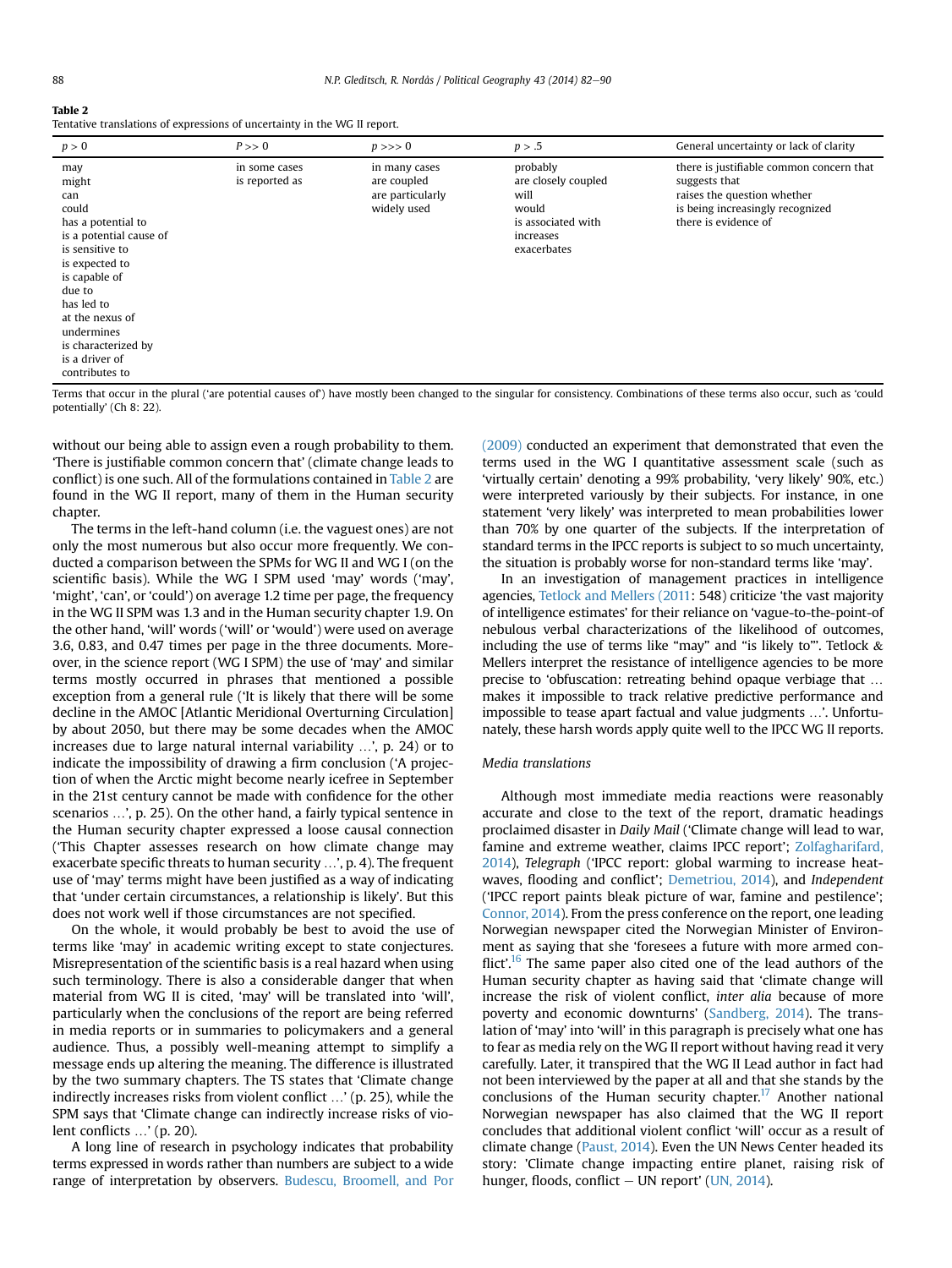## <span id="page-7-0"></span>Conclusion

The AR5 WG II report generally paints a reasonable picture of the state of the art regarding our knowledge about the relationship between climate change and conflict. The number of empirical studies has increased tremendously in the years since the AR4 was published in 2007, and the IPCC is in a much better position to assess the state of the art while living up to its goal of using mainly peerreviewed evidence. The main problem is the inconsistency of that evidence. This is noted in the report, and it would probably have been better to say that the main problem about the security implications of climate change is precisely the insecurity. Instead of saying that straight out, the IPCC is stuck with inconsistencies between chapters, some not-too-well-grounded statements about indirect effects, and a lot of loose language using terms like 'may' and 'is capable of'. The four main chapters that deal with conflict present somewhat different messages, with Ch 19 the most alarmist and Ch 18 largely dismissive of the climate-change-conflict link, but there is almost no cross-referencing, and the summary chapters (TS and SPM) seem to rely mostly on the Human security chapter.

We started by noting the decline of group violence in the last few decades. In the last three years, the number of battle deaths has once again risen, mainly due to the bloody civil war in Syria. In the background lurks the prospect of violence between China and its various neighbors and between Russia and the Ukraine. None of this actual and potential violence can be readily related to climate change. The prospects for a continued 'waning of war' are precarious, but not primarily because of a climate change. The Fifth Assessment Report of the IPCC does not, on the whole, support a pessimistic view of the future of conflict because of climate change.

## Acknowledgments

The authors acknowledge financial support from the Research Council of Norway. Ida Rudolfsen provided very valuable research assistance and prepared the appendices. We are grateful for information and comments from Neil Adger, Thomas Bernauer, J. Peter Burgess, David Dokken, Chris Field, Vally Koubi, Steven Pinker, Philip Tetlock, Richard Tol, and several PRIO colleagues, as well as from the editor and referees of the journal. None of them hold any responsibility for our interpretations or for possible errors. In the interests of full disclosure: Both of the authors provided some comments to the IPCC on earlier versions of the report that we discuss in this article, but neither of us was invited to serve as an author. Internet sources were most recently accessed in June 2014. Four appendices cited in the text are available online at PRIO's page for replication data, [www.prio.org/Data/CSCW-Replication-Data/.](http://www.prio.org/Data/CSCW-Replication-Data/)

## Endnotes

 $1$  There is a substantial literature criticizing the climate-security link from a constructivist perspective. For instance, [McDonald \(2013:](#page-8-0) 42) finds that the most powerful climate security discourses 'are unlikely to inform progressive or effective response to global climate change'. For a similar argument, see [Demeritt \(2006\)](#page-8-0). Our interest is in the theoretical and empirical merits of the climate-conflict nexus, not in how and why people talk about it.<br><sup>2</sup> Using standard IPCC terminology, we refer to the Third Assessment Report as TAR,

the Fourth as AR4, and the Fifth as AR5. We do not discuss the first two assessment reports (1990, 1995), which contain very few if any comments on a possible climate-conflict relationship.  $3$  'Conflict' and other of our search terms occur occasionally in the report from AR4

<sup>4</sup> In an analysis of 'historical documents' on climate change (including IPCC reports up to 2007), [Detraz and Betsill \(2009\)](#page-8-0) found only a dozen references to 'conflict'. However, in the IPCC reports they seem to have searched only the Summary for policymakers. This gives a very simplified picture of these reports. <sup>5</sup> Of course, the risk of conflict in any given dyad was extremely small, and

remained very small even after adding the shared river risk factor. Thus, this was

not a question of 'water wars' dominating the international arena, as had been suggested by some of the policy-oriented literature.

This analysis is built on the version released on 31 March 2004 at [www.ipcc-wg2.](http://www.ipcc-wg2.gov/AR5/) [gov/AR5/](http://www.ipcc-wg2.gov/AR5/). At the final meeting of Working Group II on 26–29 March, all chapters were accepted in the version dated 29 October 2013, except the Summary for policymakers (SPM), which was edited at the meeting. The precise cut-off date for material accepted for inclusion in the Human security chapter is not stated in the report, but one of the chapter's two Coordinating Lead Authors confirms that it was 31 August. A few papers may have been cited that were still in press, and this was allowed if they were lodged in an archive by IPCC  $-$  in effect they are treated the same as gray literature (pers.comm. from Neil Adger, 2 April 2014 and 22 April 2014).<br><sup>7</sup> By contrast. Ch 22 on Africa contains numerous references to 'grey' literature.

 $8$  Another possible criticism, suggested by a referee, is that climate change (directly

or indirectly) might influence inhibitors of conflict and that the effects could cancel each other out. This is not discussed in the IPCC report.

<sup>9</sup> The TS uses the same formulation, while the SPM talks of 'global annual economic losses'

10 Recent empirical work on the risk of domestic or interstate conflict over water (Bernauer, Böhmelt, Buhaug, et al., 2012; Bernauer, Böhmelt, & Koubi, 2012;<br>Brochmann & Gleditsch, 2012**) offers little support for the 'water wars' argument**, and the whole tenor of the debate appears to have shifted towards an emphasis on cooperation over shared water resources.

[Hsiang et al. \(2013\)](#page-8-0) was published just before the cut-off for literature considered by WG II. A number of experts in climate science and conflict studies were cited early on with critical remarks in the German magazine Der Spiegel (Becker, 2013), but a rebuttal to this article and to a follow-up article ([Hsiang](#page-8-0) & [Burke, 2014\)](#page-8-0) from a number of the people whose work has been included in the meta-analysis is only now in press (Buhaug et al., 2014).

now in press (Buhaug et al., 2014).<br><sup>12</sup> Apart from Chs 18 and 19 there is little discussion of climate change and individual aggression. However, two chapters (Ch 9 on Rural areas and Ch 13 on Livelihoods and poverty) briefly refer to increased gender-based violence within households in the aftermath of natural disaster.

<sup>13</sup> Similarly, Ch 9 on Rural areas has several references to 'conflicts or over scarce resources' (or similar formulations) and Ch 14 on Adaptation needs and option to 'water conflict'  $\dot{=}$  in both cases without implying violence, judging from the cited literature.<br><sup>14</sup> An article Daily Mail [\(Rose, 2014](#page-8-0)) reported charges that there were errors in some

of Tol's paper that had been used in drafting the economics papers and alleged that Tol was now the victim of a smear campaign. In turn, the IPCC issued a press release ([IPCC, 2014c\)](#page-8-0) explaining the IPCC procedures for correcting whatever errors might be found in its reports or underlying material.

 $15$  A complete archive of drafts, comments, and responses to the comments will eventually be made available by the IPCC when the final reports are published, probably towards the end of 2014 (IPCC, 2013a, b).

Confirmed by Jon Berg, Head of the Communications Department, Norwegian Ministry of Climate and Environment, 4 April 2014.

 $17$  Pers.comms. from Grete Hovelsrud, 1 April 2014. The journalist maintains, however, that the statements attributed to her were derived from oral remarks she made at the presentation of the report, pers. comm. Tor Sandberg, 7 April 2014.

#### References

- Becker, M. (1 August 2013). Globale Erwärmung: Studie über Klimawandel-Kriege stößt auf heftige Kritik [Global warming: study of climate change and conflict runs into heavy criticism]. Der Spiegel. [www.spiegel.de/wissenschaft/natur/klimawandel](http://www.spiegel.de/wissenschaft/natur/klimawandel-studie-ueber-gewalt-anstieg-stoesst-auf-heftige-kritik-a-913966.html)[studie-ueber-gewalt-anstieg-stoesst-auf-heftige-kritik-a-913966.html.](http://www.spiegel.de/wissenschaft/natur/klimawandel-studie-ueber-gewalt-anstieg-stoesst-auf-heftige-kritik-a-913966.html)
- [Bergholt, D., & Lujala, P. \(2012\). Climate-related natural disasters, economic growth,](http://refhub.elsevier.com/S0962-6298(14)00079-1/sref2) and armed civil conflict. Journal of Peace Research,  $49(1)$ ,  $147-162$ .
- Bernauer, T., Böhmelt, T., Buhaug, H., Gleditsch, N. P., Weibust, E. B., Tribaldos, T., [et al. \(2012\). Intrastate water-related con](http://refhub.elsevier.com/S0962-6298(14)00079-1/sref3)flict and cooperation (WARRIC): a new event dataset. [International Interactions, 38](http://refhub.elsevier.com/S0962-6298(14)00079-1/sref3)(4), 529-[545.](http://refhub.elsevier.com/S0962-6298(14)00079-1/sref3)
- [Bernauer, T., B](http://refhub.elsevier.com/S0962-6298(14)00079-1/sref4)ö[hmelt, T., & Koubi, V. \(2012\). Environmental changes and violent](http://refhub.elsevier.com/S0962-6298(14)00079-1/sref4) conflict. [Environmental Research Letters, 7](http://refhub.elsevier.com/S0962-6298(14)00079-1/sref4)(1), 015601, 1-8.
- [Brochmann, M., & Gleditsch, N. P. \(2012\). Shared rivers and con](http://refhub.elsevier.com/S0962-6298(14)00079-1/sref5)flict  $-$  [a reconsid-](http://refhub.elsevier.com/S0962-6298(14)00079-1/sref5)eration. [Political Geography, 31](http://refhub.elsevier.com/S0962-6298(14)00079-1/sref5)(8), 519-[527.](http://refhub.elsevier.com/S0962-6298(14)00079-1/sref5)
- [Budescu, D. V., Broomell, S., & Por, H. H. \(2009\). Improving communication of un](http://refhub.elsevier.com/S0962-6298(14)00079-1/sref6)[certainty in the reports of the Intergovernmental Panel on Climate Change.](http://refhub.elsevier.com/S0962-6298(14)00079-1/sref6) [Psychological Science, 20](http://refhub.elsevier.com/S0962-6298(14)00079-1/sref6)(3), 299-[308.](http://refhub.elsevier.com/S0962-6298(14)00079-1/sref6)
- [Buhaug, H. \(2010\). Climate not to blame for African civil wars.](http://refhub.elsevier.com/S0962-6298(14)00079-1/sref7) PNAS, 107(2010), [16477](http://refhub.elsevier.com/S0962-6298(14)00079-1/sref7)-[16482](http://refhub.elsevier.com/S0962-6298(14)00079-1/sref7).
- [Buhaug, H. \(2014\). Concealing agreements over climate-con](http://refhub.elsevier.com/S0962-6298(14)00079-1/sref8)flict results. PNAS, 111[\(6\). E636.](http://refhub.elsevier.com/S0962-6298(14)00079-1/sref8)
- Buhaug, H., Nordkvelle, J., Bernauer, T., Böhmelt, T., Brzoska, M., Busby, J. W., et al. (2014). [One effect to rule them all? A comment on climate and con](http://refhub.elsevier.com/S0962-6298(14)00079-1/sref9)flict. Climatic Change. in [press.](http://refhub.elsevier.com/S0962-6298(14)00079-1/sref9)
- [Burke, M. B., Miguel, E., Satyanath, S., Dykema, J. A., & Lobell, D. B. \(2009\). Warming](http://refhub.elsevier.com/S0962-6298(14)00079-1/sref10) [increases the risk of civil war in Africa.](http://refhub.elsevier.com/S0962-6298(14)00079-1/sref10) PNAS,  $106(49)$ ,  $20670-20674$ .
- [Cane, M. A., Miguel, E., Burke, M., Hsiang, S. M., Lobell, D. B., Meng, K. C., et al.](http://refhub.elsevier.com/S0962-6298(14)00079-1/sref11) [\(2014\). Temperature and violence.](http://refhub.elsevier.com/S0962-6298(14)00079-1/sref11) Nature Climate Change,  $4(2)$ , 234-[235](http://refhub.elsevier.com/S0962-6298(14)00079-1/sref11).
- Connor, S. (31 March 2014). IPCC report paints bleak picture of war, famine and pestilence: 'Climate change is happening and no one in the world is immune'. The Independent. [www.independent.co.uk/environment/climate-change/ipcc](http://www.independent.co.uk/environment/climate-change/ipcc-report-paints-bleak-picture-of-war-famine-and-pestilence-climate-change-is-happening-andno-one-in-the-world-is-immune-9224777.html)[report-paints-bleak-picture-of-war-famine-and-pestilence-climate-change-is](http://www.independent.co.uk/environment/climate-change/ipcc-report-paints-bleak-picture-of-war-famine-and-pestilence-climate-change-is-happening-andno-one-in-the-world-is-immune-9224777.html)[happening-andno-one-in-the-world-is-immune-9224777.html.](http://www.independent.co.uk/environment/climate-change/ipcc-report-paints-bleak-picture-of-war-famine-and-pestilence-climate-change-is-happening-andno-one-in-the-world-is-immune-9224777.html)

WG III on mitigation, but much less frequently than in the WG II report.